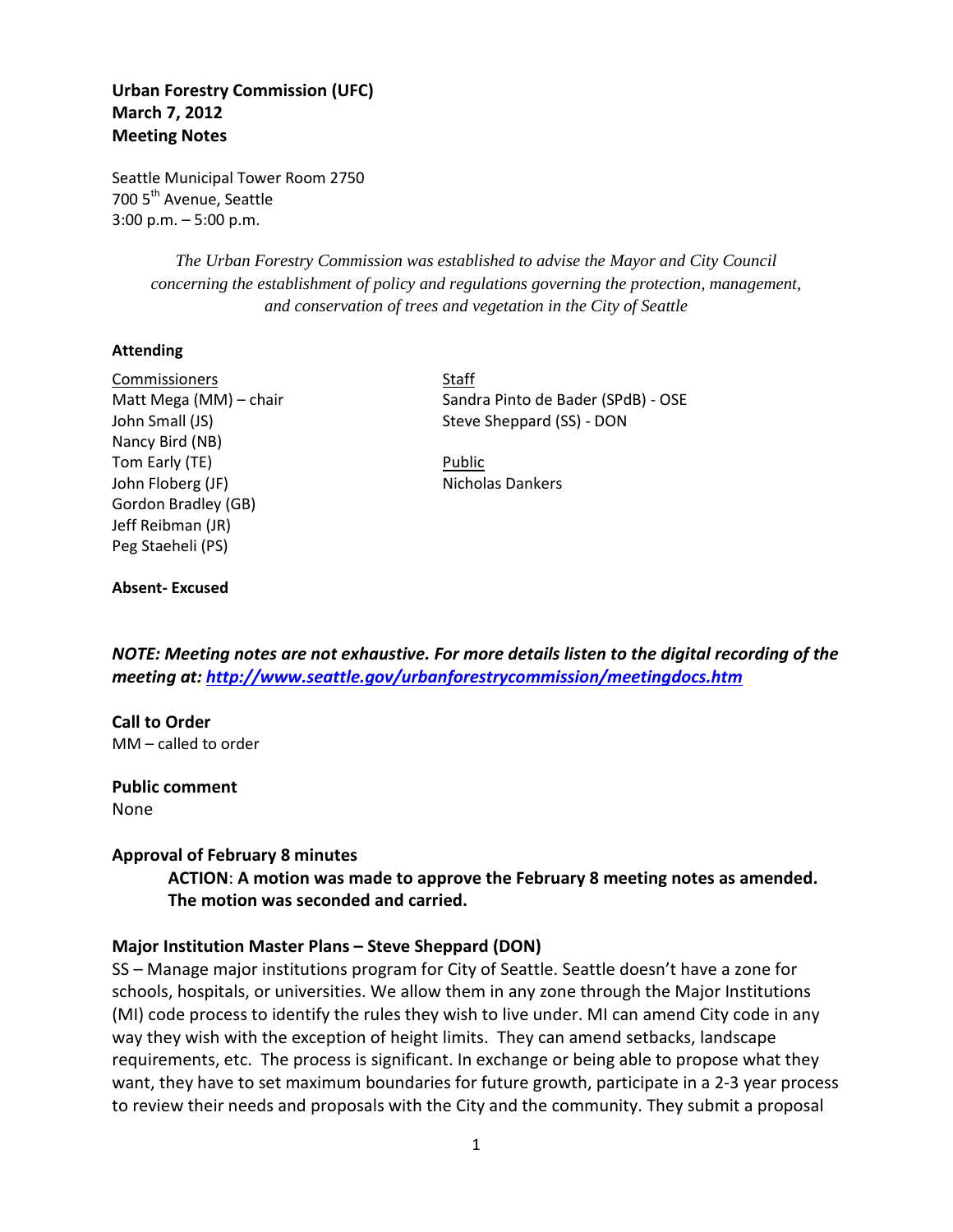to the hearing examiner and this is a major legislative action. There are three participants: the City (through DPD, producing a report and recommendation); the institution providing a plan and EIS; and a citizens advisory committee (CAC) producing a report and recommendation.

TE – what criteria does the hearing examiner use to review the reports?

SS – not clear. He weighs the needs for growth and vitality of the MI and being the biggest employers in the area vs. needs to maintain livability of the neighborhood. Near the end of the process there is a 3-way negotiation. In the past the CAC has prevailed. There are political considerations. DON's role is to convene, staff, and give technical assistance to the CACs. The code requires from MIs to define a maximum floor area ratio (as a way of regulating bulk), height districts within the campus, setbacks, transportation management plan, open space and dedicated open spaces for the duration of the plan, landscaping on edges of campus. Have not yet gotten into percentage tree cover. As a tradeoff they can go higher and denser when the City controls their footprint as to not affect the neighborhood. Currently the following institutions have plans ongoing: Seattle U, Virginia Mason (early stages), Swedish (just started), Harborview (to begin on 3/20/12), Seattle Central Community College, NW Hospital. The best way to get involved is to join the mailing list. This way UFC could make comments. MI can request relief from almost any City code. City Council can put conditions in exchange for granting concessions.

NB – this process would be a good way to make recommendations about trees and canopy cover goals.

PS – do you have other organizations applying to become MIs?

TE – are stadiums MIs?

SS – MI only applies to educational and medical. Corporate campuses run the other way because they don't want to involve CACs.

TE – how do you form CACs?

SS – they have 12 representatives and three alternates. Sometimes City Council expands to 15 reps with 3 alternates. Mail to neighbors within three block radius, post signs, put ads on papers, Institutions do outreach… People are asked to volunteer and everyone is interviewed. City and MI participate in a three party interview. MIs put forward their preference (like a jury selection). It goes to City Council through the Mayor's Office in an MOA.

TE – how can UFC advise?

GB – Would be advising the City.

NB – there are six process underway. UFC would have to have consistent set of recommendations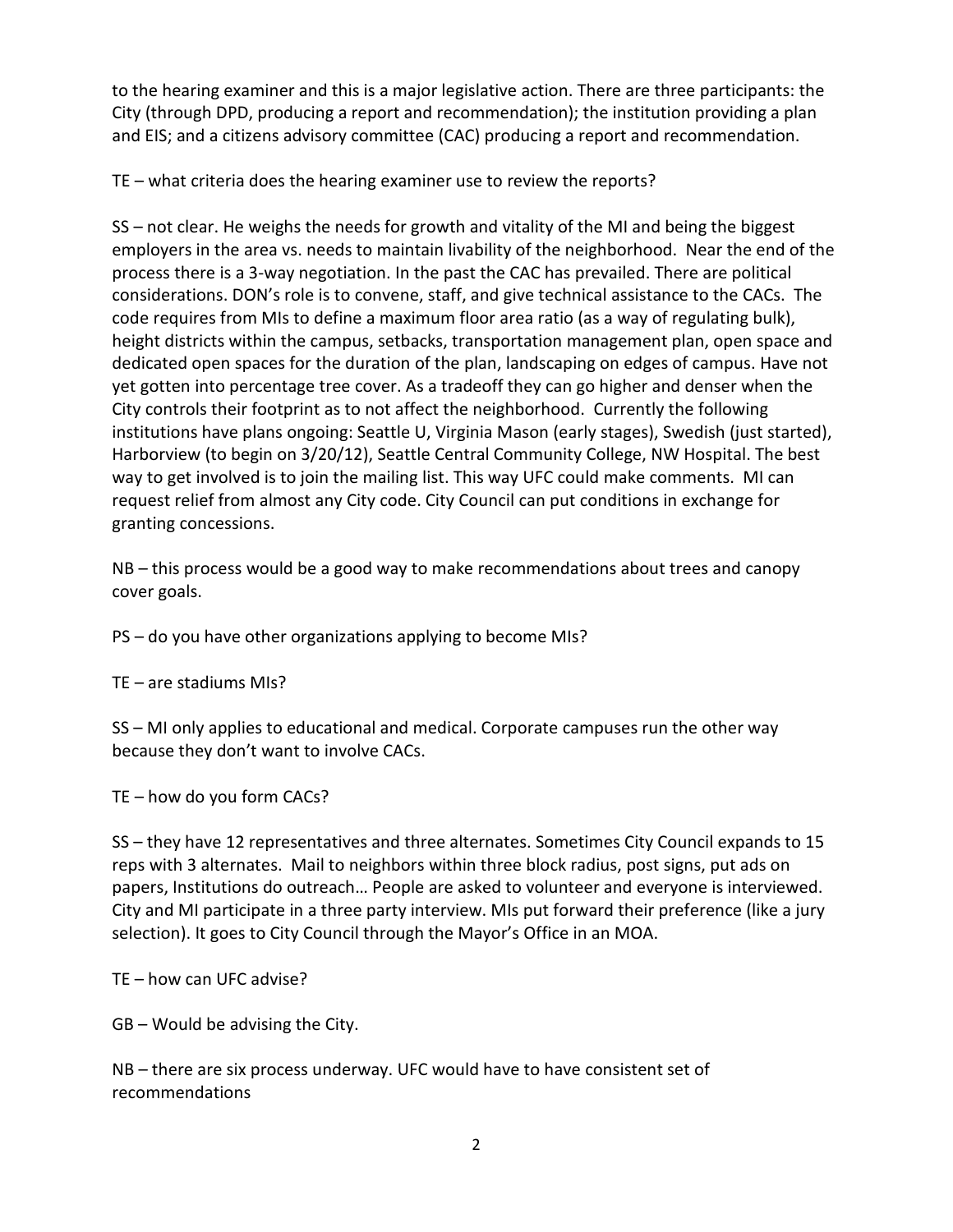SS – all institutions are different.

JR – would have to be backed case by case, highlighting opportunities for each institution.

GB – when one MI looses canopy and can't re-plant, are there ways to plan on the street? Are there discussion on the role of the urban forest?

SS – there is increasing focus from community groups. There is no Green Factor for MIs.

PS – it's the opposite; we need to focus on adjacent neighborhoods that need enhancement. Some of the MI's are fully built.

SS – Seattle University provides open space to the neighborhood. It's neighbors, Swedish, Harborview, etc, don't.

JR – are there any MIs trying to change their boundaries?

SS – Seattle U, Virginia Mason, SCCC

JR – under an MI does all the land have to be under the same owner?

SS – no, functions related to the MI can be provided and owned by a separate private party.

JR – can the plan be modified without an EIS?

SS – the code allows for amendments to the plan. If not significant. Anything that changes development standards needs an EIS.

SPdB – will get into the mailing list to keep UFC abreast of issues.

### **UFC comment to Yesler Terrace Tree Protection Plan - introduction**

MM – presented his draft recommendation. There are some things that are new such as the bond requirement.

JR – a technical comment, because of where they are in the development process, they wouldn't' have clear percent canopy cover numbers because they don't have a plan yet.

PS – when they have a big-scale development they can still have future plans

MM – they did have a goal.

JF – as they develop one parcel it could affect how other are developed

PS – it would be good to have a standard to know what we can comment on. There is no strong development code for tree protection. We should have some guidance for big projects.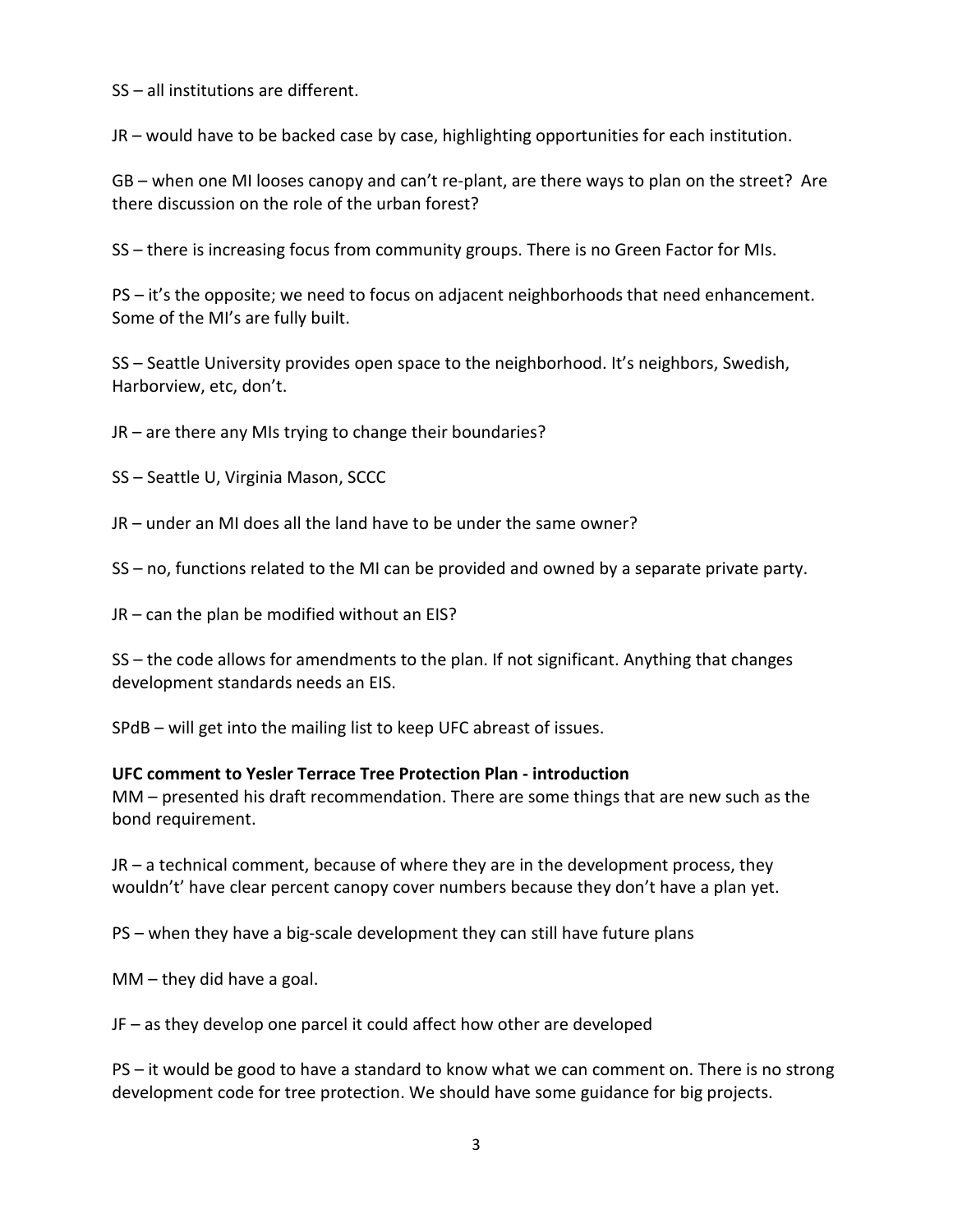JS – should re-consider outside mitigation for these projects thinking about MI plans, need all the opportunities we can get to meet canopy cover goals. Will be limiting other opportunities in other regions.

JR – offset within the development

MM – don't mind off site so much

JR – we are dipping into our other buckets (which are already pretty taxed).

MM – if required mitigation on site – what happens if there is no more space on the site?

NB – transfer of planting requirements

JR – on site is preferable, if not on site available then go off site.

MM – add a different into paragraph?

JR – reiterate that we are pushing that metric for a reason.

MM – will call Dave LaClergue to give him a heads up.

NB - Add to UFMP update that, when new zones are created (such as Yesler Terrace) there will be a process to establish a canopy cover goal for that zone.

### **UFC recommendation on canopy cover goals for industrial MU - vote**

NB – went through the changes to the original draft.

JS- he was amazed at how much retail and commercial development has happened in the industrial area. There is an opportunity to increase canopy cover as development occurs.

PS – these are places with an increasing percentage of workforce. Trees would provide a healthier working environment.

JR – agree. Also there are other uses in this zone. During plan review process City needs to make sure other uses can't exploit advantages that were meant to be for industrial lands.

PS – non-conforming uses should comply with their intended use

JS – recognizing that in addition to industrial there are other uses that could provide planting.

PS – encourage City to plant trees in industrial area

NB – something like a 'tree in lieu" – could go to industrial areas

JS – First Ave in front of Corps of Engineers have trees on both sides of the road (Marginal Way).